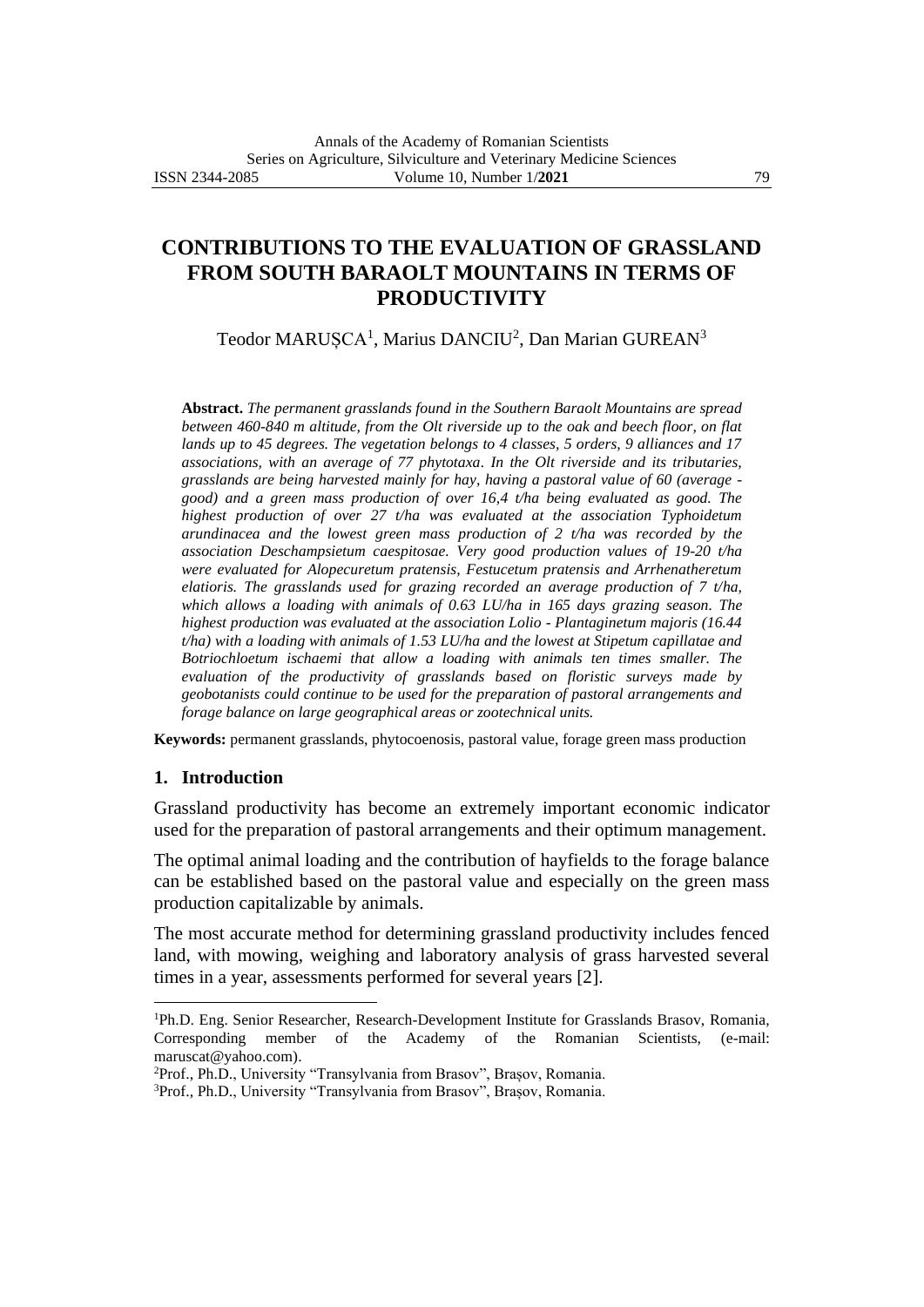This expensive method is more difficult to apply in isolated areas such as mountain areas or on pastures where animals are grazing.

Therefore, a more expeditious and sufficiently precise method for assessing grassland productivity was developed, a method based on floristic survey [4].

The application of this method generated good results so far and it is expected to be further used for the evaluation of grassland productivity based on floristic survey for both older and current geobotanical studies on grassland vegetation [5, 6, 7, 8, 9, 10].

In addition, a dynamic analysis concerning the evolution of productivity of a grassland located in a certain area can be made [3].

This paper is a continuation of the productivity assessment of grasslands found in the South of Baraolt Mountains, located in the Curvature Carpathians.

## **2. Materials and methods**

In order to further evaluate the productivity of grasslands, the floristic surveys from the doctoral thesis "Geobotanical studies in the South of the Baraolt Mountains", prepared by biologist Marius Danciu in 1974 under the guidance of Prof. Dr. doc. Ion Popescu Zeletin and Prof. dr. Doc. Iuliu Morariu were considered [1].

The vegetation of the permanent grasslands was classified in 4 classes, 5 orders, 9 alliances and 17 more important phytosociological associations, as follows:

Class *PHRAGMITETEA AUSTRALIS*,Tűxen et Preising1942

Ord. *MAGNOCARICETALIA*, Pignatti 1953

Al.*Caricion rostratae*, Bal. - Tul. 1963

1. As. *Typhoidetum arundinaceae*, Eggler 1933

2. As. *Caricetum vulpinae*, Tx. 1947

Class *MOLINIO - ARRHENATHERETEA*, Tűxen 1937

Ord. *MOLINIETALIA*, W.Koch1926

Al. *Agrostion stoloniferae*, Soó1933

3. As. *Deschampsietum caespitosae*, Horvatic 1930

4. As. *Alopecuretum pratensis*, Soó1936

5. As. *Festucetum pratensis*, Soó 1928

Ord. *ARRHENATHERETALIA*, Pawl. 1928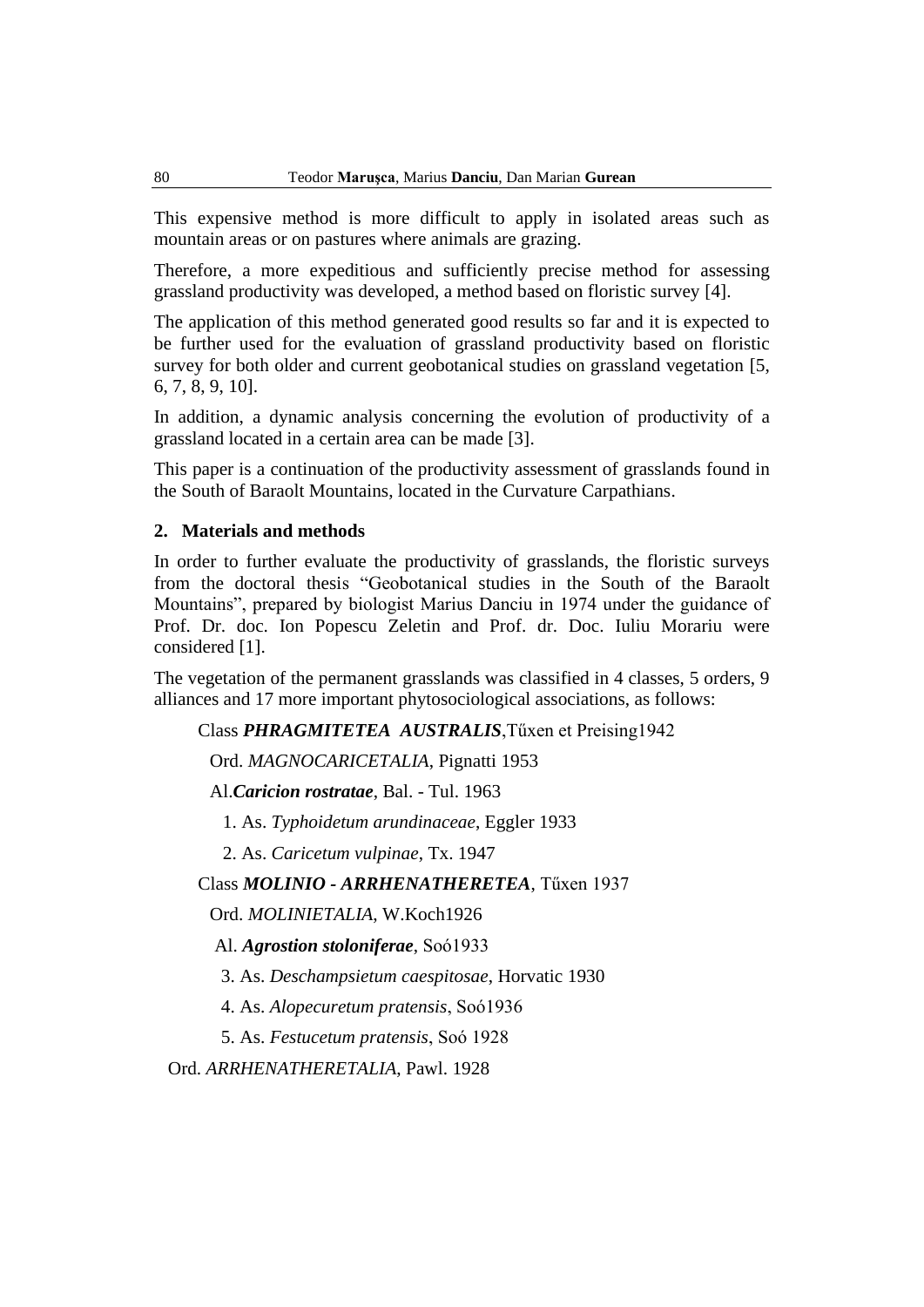- Al. *Arrhenatherion elatioris*, (Br.-Bl1925) W.Koch 1926 6. As. *Arrhenatheretum medio europaeum*, (Br.-Bl1919) Oberd. 1952 Al. *Cynosurion*, Tx1947 7. As. *Festuco - Agrostietum*, Horv. 1951 Class *FESTUCO – BROMETEA*, Br.- Bl. et Tx. 1943 Ord. *FESTUCETALIA VALESIACAE*, Br.-Bl. et Tx. 1943 Al. *Seslerio - Festucion pallentis*, Klika 1931 8. As. *Caricetum humilis transsilvanicum*, Zólyomi 1939 9. As. *Festucetum rupicolae calcophyllum*, Csűrős 1959 Al. *Festucion rupicolae*, Soó(1929) 1940 10. As. *Stipetum capillatae*, Huek 1931 Al. *Cirsio-Brachipodion*, Hadač et Klika 1944 11. As. *Carici humilis-Brachipodietum pinnati transilvanicum*, Soó1942 12. As. *Botriochloetum ischaemi*, Krist. 1937 Class *PLANTAGINETEA MAJORIS*,Tx. et Prsg.1950 **Ord.** *PLANTAGINETALIA MAJORIS*, Tx 1950 Al. *Polygonion avicularis*, Br.- Bl. 1931 13. As. *Lolio – Plantaginetum majoris* (Linkola1921) Berger1930 14. As. *Sclerochloo - Polygonatum avicularis*,(Gams 1927) Soó1970 Al. *Agropyro - Rumicion crispi* Nordh 1940
	- 15. As. *Lolio – Potentilletum anserinae* (Rapcs.1927) Knapp 1946
	- 16. As. *Rorippo austriacae-Agropyretum repentis*, (Timár 1947)Tx.1950
	- 17. As. *Rorippo silvestri-Agrostidetum stoloniferae*, Moor1958

The actual method of evaluating grassland productivity was extensively described by Marușca (2019) and exemplified in these Annals of the Romanian Academy of Scientists, Vol. 9, No.1 [6], therefore we won't present it again.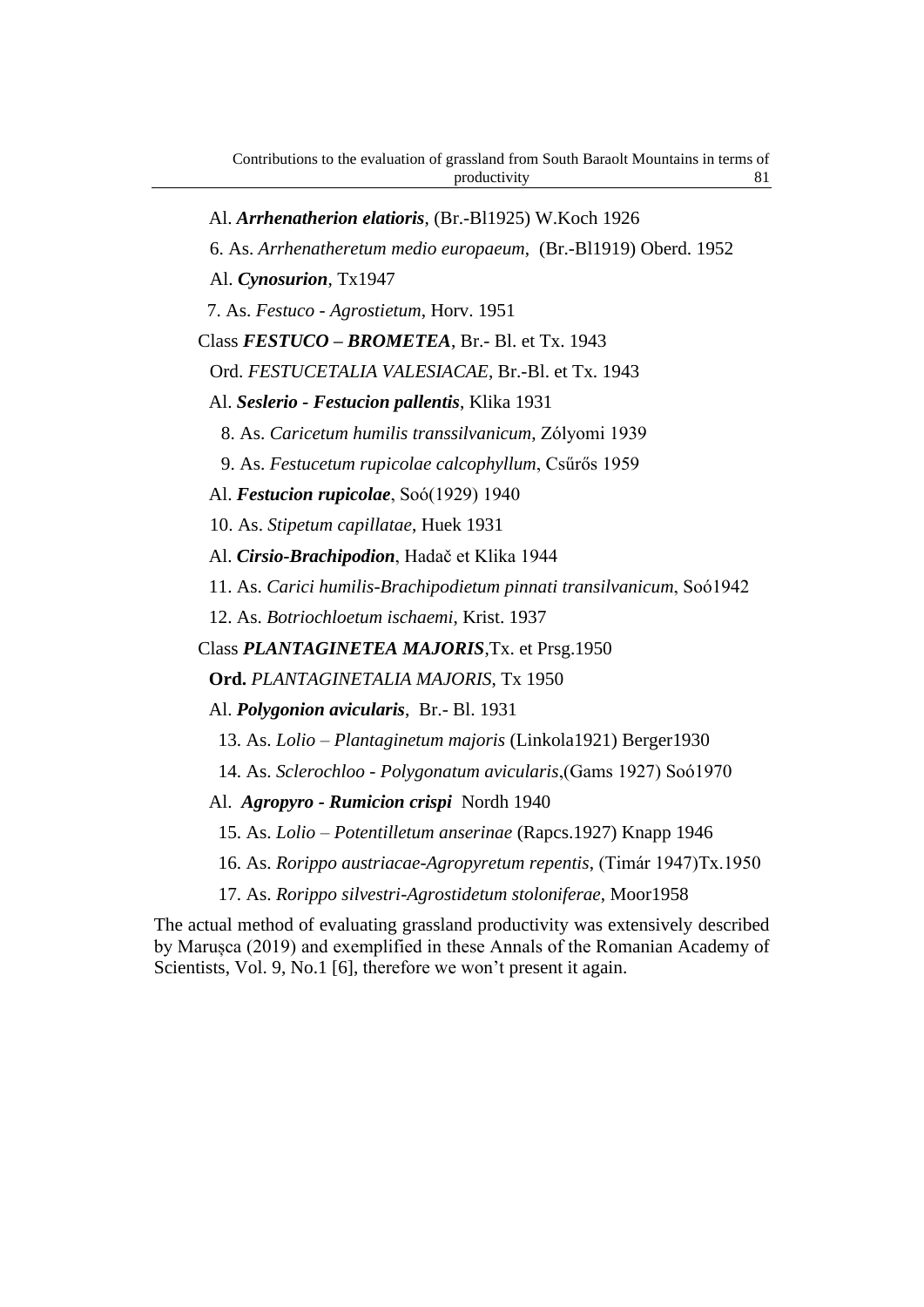## **3. Results and discussions**

The description of the grassland vegetation is preceded by the characterization of the seasonal conditions where they were encountered (Table 1).

The grasslands found in the studied area are located at 460 - 840 m altitude, on flat or sloping land with different exposures and inclinations up to 45 degrees. The average vegetation cover is very good of 94%.

A total number of 186 surveys were performed comprising an average number of 77 cormophytes species, a minimum of 39 species belonging to the nitrophilic association *Sclerochloa - Polygonetum avicularis* and 124 species in the xerophilous association *Caricetum humilis transilvanicum*.

| No.<br>crt. | Phytocoenosis<br>(association)                                 | Alt.<br>(m)    | Exposure                    | Ind.<br>Degrees<br>(0) | Coverage<br>with<br>vegetation<br>(%) | No. of<br>surveys | <i>Species</i><br>no. |
|-------------|----------------------------------------------------------------|----------------|-----------------------------|------------------------|---------------------------------------|-------------------|-----------------------|
| 1.          | Typhoidetum<br>arundinaceae                                    | $460 -$<br>480 | Flat                        | $\Omega$               | 100                                   | 14                | 60                    |
| 2.          | Caricetum<br>vulpinae                                          | $465 -$<br>535 | Flat                        | $\mathbf{0}$           | 95                                    | 11                | 56                    |
| 3.          | Deschampsietum<br>caespitosae                                  | $470-$<br>500  | Flat                        | $\mathbf{0}$           | 97                                    | 15                | 89                    |
| 4.          | Alopecuretum<br>pratensis                                      | $460 -$<br>465 | Flat                        | $\Omega$               | 100                                   | 9                 | 63                    |
| 5.          | Festucetum<br>pratensis                                        | 535-<br>660    | Flat                        | $\mathbf{0}$           | 100                                   | 17                | 110                   |
| 6.          | Arrenatheretum<br>medio<br>europaeum                           | $470-$<br>620  | Flat                        | $\boldsymbol{0}$       | 100                                   | 11                | 120                   |
| 7.          | Festuco-<br>Agrostietum                                        | $600 -$<br>840 | Flat, S,<br>V, SV,<br>NV, N | $0 - 10$               | 100                                   | 15                | 116                   |
| 8.          | Caricetum<br>humilis<br>transsilvanicum                        | $520-$<br>640  | S, SE,<br>SV, E             | $20 - 45$              | 83                                    | 19                | 124                   |
| 9.          | Festucetum<br>rupicolae<br>calcophyllum                        | 540-<br>640    | S, E, SE                    | $10 - 25$              | 87                                    | $\tau$            | 64                    |
| 10.         | Stipetum<br>capillatae                                         | 480-<br>590    | S, SV                       | $25 - 45$              | 76                                    | 10                | 71                    |
| 11.         | Carici humilis-<br>Brachipodietum<br>pinnati<br>transilvanicum | 560-<br>580    | S                           | $15 - 35$              | 99                                    | 10                | 86                    |

**Table 1)** General data comprising the natural conditions and phytodiversity of grassland associations found in South Baraolt Mountains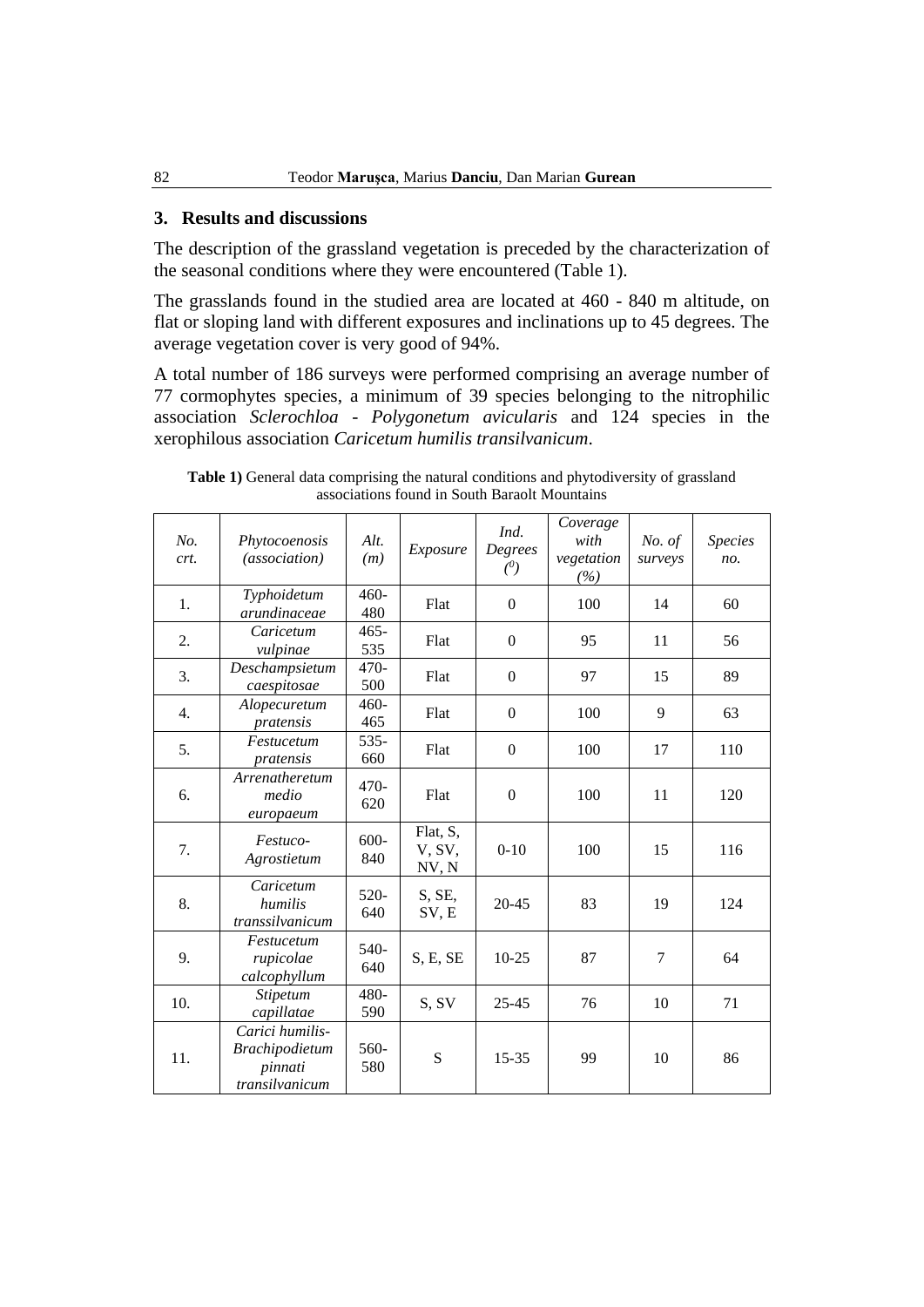| <b>Continuation Table 1</b> |                                                          |               |               |                        |                                       |                   |                       |
|-----------------------------|----------------------------------------------------------|---------------|---------------|------------------------|---------------------------------------|-------------------|-----------------------|
| No.<br>crt.                 | Phytocoenosis<br><i>(association)</i>                    | Alt.<br>(m)   | Exposure      | Ind.<br>Degrees<br>(0) | Coverage<br>with<br>vegetation<br>(%) | No. of<br>surveys | <b>Species</b><br>no. |
| 12.                         | <i>Botriochloetum</i><br>ischaemi                        | $510-$<br>670 | S, SE,<br>SV. | $15 - 30$              | 95                                    | 10                | 114                   |
| 13.                         | $Lolio -$<br>Plantaginetum<br>majoris                    | $460-$<br>480 | Flat          | $\mathbf{0}$           | 93                                    | 10                | 58                    |
| 14.                         | Sclerochloo -<br>Polygonatum<br>avicularis               | $470-$<br>500 | Flat          | $\Omega$               | 87                                    | 6                 | 39                    |
| 15.                         | $Lolio -$<br>Potentilletum<br>anserinae                  | $470-$<br>480 | Flat          | $\mathbf{0}$           | 98                                    | 7                 | 45                    |
| 16.                         | Rorippo<br><i>austriacae-</i><br>Agropyretum<br>repentis | 465           | Flat          | $\Omega$               | 89                                    | 6                 | 36                    |
| 17.                         | Rorippo silvestri-<br>Agrostidetum<br>stoloniferae       | $460-$<br>465 | Flat          | $\Omega$               | 100                                   | 9                 | 60                    |
|                             | TOTAL-<br><b>AVERAGE</b>                                 | 460-<br>840   | ALL           | $0 - 45$               | 94                                    | 186               | 77                    |

Contributions to the evaluation of grassland from South Baraolt Mountains in terms of productivity 83

Source: Own results.

These grasslands were used as hayfield in Lunca Oltului and other tributaries or near the localities and by grazing with animals in areas located far away from these sits.

The grasslands harvested for hay belong to the alliances *Caricion rostratae, Agrostion stoloniferae* and *Arrhenatherion elatioris* (Table 2).

On average, the participation of forage species in the vegetation cover is 76% with a minimum of 17% in the association *Deschampsietum caespitosae* and a maximum of 91% in *Arrhenatheretum elatioris* and *Typhoidetum arundinacea*, a proportion that has a great influence on the pastoral value of the degraded areas (13) as well as of the most productive grasslands  $(70 - 80)$ .

The highest production, of over 27 t/ha green forage, was evaluated for *Typhoidetum arundinacea* and the lowest of only 2 t/ha for *Dechampsietum caespitosae*. The associations *Alopecuretum pratense, Festucetum pratense* and *Arrhenatheretum elatioris* with 19-20 t/ha, are also very valuable.

The largest area of grasslands belonging to 6 alliances and 11 plant associations is used for grazing with animals (Table 3).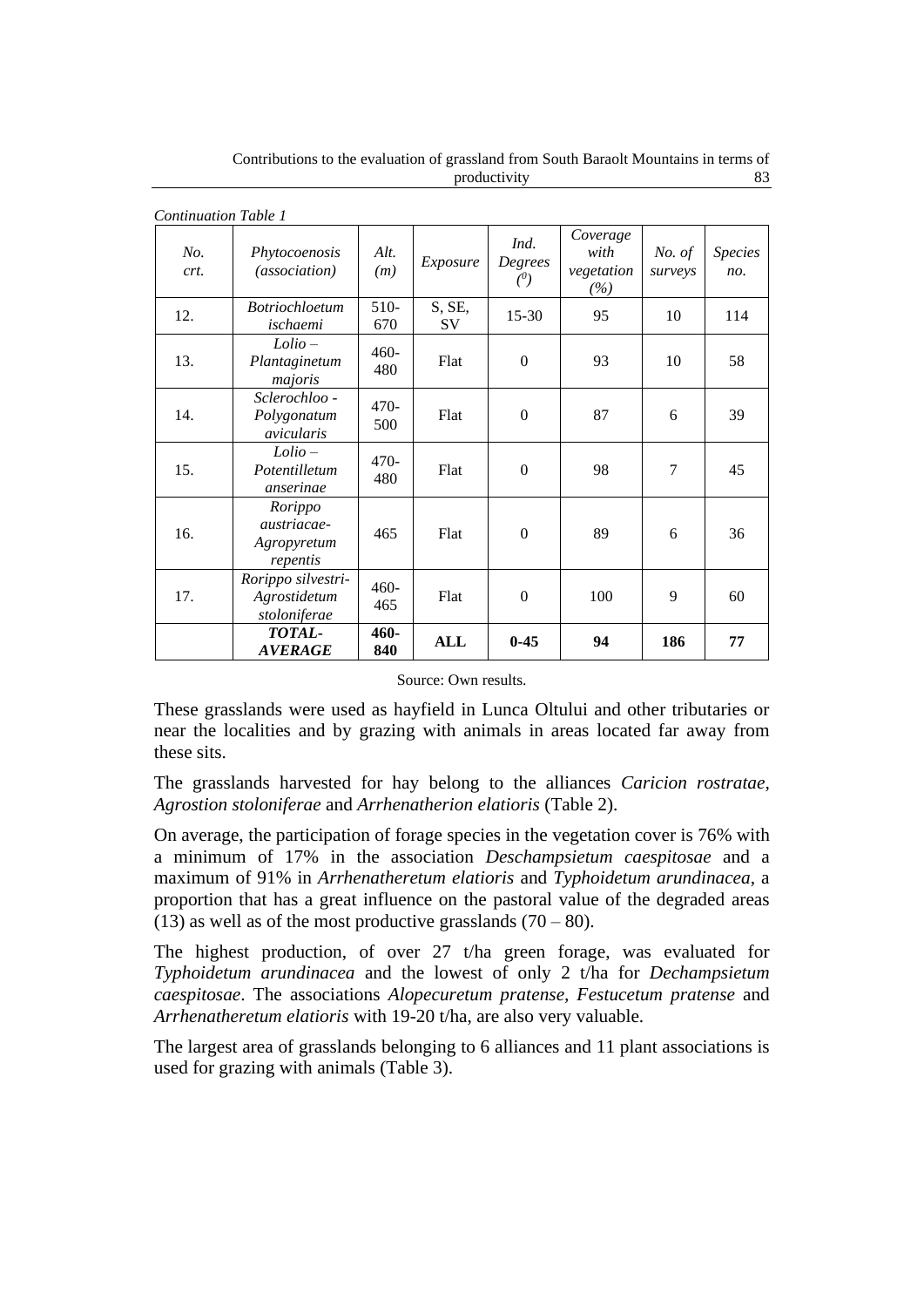| No.<br>Crt. | Phytocoenosis<br>(association) | Coverage with<br>species<br>$( \% )$ | Pastoral value |      | Green mass<br>production |       | Evaluation |           |  |  |
|-------------|--------------------------------|--------------------------------------|----------------|------|--------------------------|-------|------------|-----------|--|--|
|             |                                | Harmfull                             | Forage         | Ind. | $\%$                     | t/ha  | $\%$       |           |  |  |
|             | Al.Caricion rostratae          |                                      |                |      |                          |       |            |           |  |  |
|             | Typhoidetum<br>arundinaceae    | 9                                    | 91             | 70.3 | 117                      | 27.37 | 167        | Excellent |  |  |
|             | Caricetum vulpinae             | 16                                   | 79             | 37.0 | 62                       | 10.61 | 65         | Average   |  |  |

# **Table 2)** The productivity of hay meadows located in South Baraolt Mountains

*Continuation Table 2*

|                              |                      | Coverage with |                            | Pastoral value |      | Green mass |            | Evaluation |
|------------------------------|----------------------|---------------|----------------------------|----------------|------|------------|------------|------------|
| No.                          | Phytocoenosis        | species       |                            |                |      | production |            |            |
| Crt.                         | <i>(association)</i> | $\frac{1}{2}$ |                            |                |      |            |            |            |
|                              |                      | Harmfull      | Forage                     | Ind.           | $\%$ | t/ha       | $\%$       |            |
|                              |                      |               | Al. Agrostion stoloniferae |                |      |            |            |            |
| 3.                           | Deschampsietum       | 80            |                            | 13.2           | 22   | 2.00       | 12         | Weak       |
|                              | caespitosae          |               | 17                         |                |      |            |            |            |
| $\overline{4}$ .             | Alopecuretum         | 12            | 88                         | 76.4           | 128  | 18.95      | 115        | Good       |
|                              | pratensis            |               |                            |                |      |            |            |            |
|                              | Festucetum           |               |                            | 82.8           | 138  | 19.20      | 117        | Good       |
| 5.                           | pratensis            | 10            | 90                         |                |      |            |            |            |
| Al. Arrhenatherion elatioris |                      |               |                            |                |      |            |            |            |
|                              | Arrenatheretum       | 9             |                            | 79.8           | 133  | 20.37      | 124        | Very good  |
| 6.                           | medio europaeum      | 91            |                            |                |      |            |            |            |
|                              | <b>AVERAGE</b>       | 23            | 76                         | 59.9           | 100  | 16.42      | <b>100</b> | Good       |

### Source: Own results.

### **Table 3)** The productivity and optimal loading with animals in a 165 grazing days season of grasslands found in South Baraolt Mountains

| No.<br>Crt.                        | Phytocoenosis<br>(association)          | Coverage with<br>species<br>$\frac{1}{2}$ |        | Pastoral<br>value |               | Green mass<br>production |               | Loading<br>with<br>animals | Evaluation |
|------------------------------------|-----------------------------------------|-------------------------------------------|--------|-------------------|---------------|--------------------------|---------------|----------------------------|------------|
|                                    |                                         | Harmful                                   | Forage | Ind.              | $\frac{0}{0}$ | t/ha                     | $\frac{0}{0}$ | LU/ha                      |            |
|                                    |                                         |                                           |        | Al. Cynosurion    |               |                          |               |                            |            |
| 1.                                 | <i>Festuco -</i><br>Agrostietum         | 24                                        | 76     | 56.5              | 155           | 10.43                    | 155           | 0.97                       | Average    |
| Al. Seslerio - Festucion pallentis |                                         |                                           |        |                   |               |                          |               |                            |            |
| 2.                                 | Caricetum<br>humilis<br>transsilvanicum | 34                                        | 49     | 22.5              | 62            | 1.25                     | 19            | 0.12                       | Degraded   |
| 3.                                 | Festucetum<br>rupicolae<br>calcophyllum | 15                                        | 72     | 38.4              | 105           | 6.07                     | 90            | 0.57                       | Weak       |
|                                    | Al. Festucion rupicolae                 |                                           |        |                   |               |                          |               |                            |            |
| 4.                                 | <i>Stipetum</i><br>capillatae           | 68                                        | 8      | 4.6               | 13            | 0.70                     | 10            | 0.07                       | Degraded   |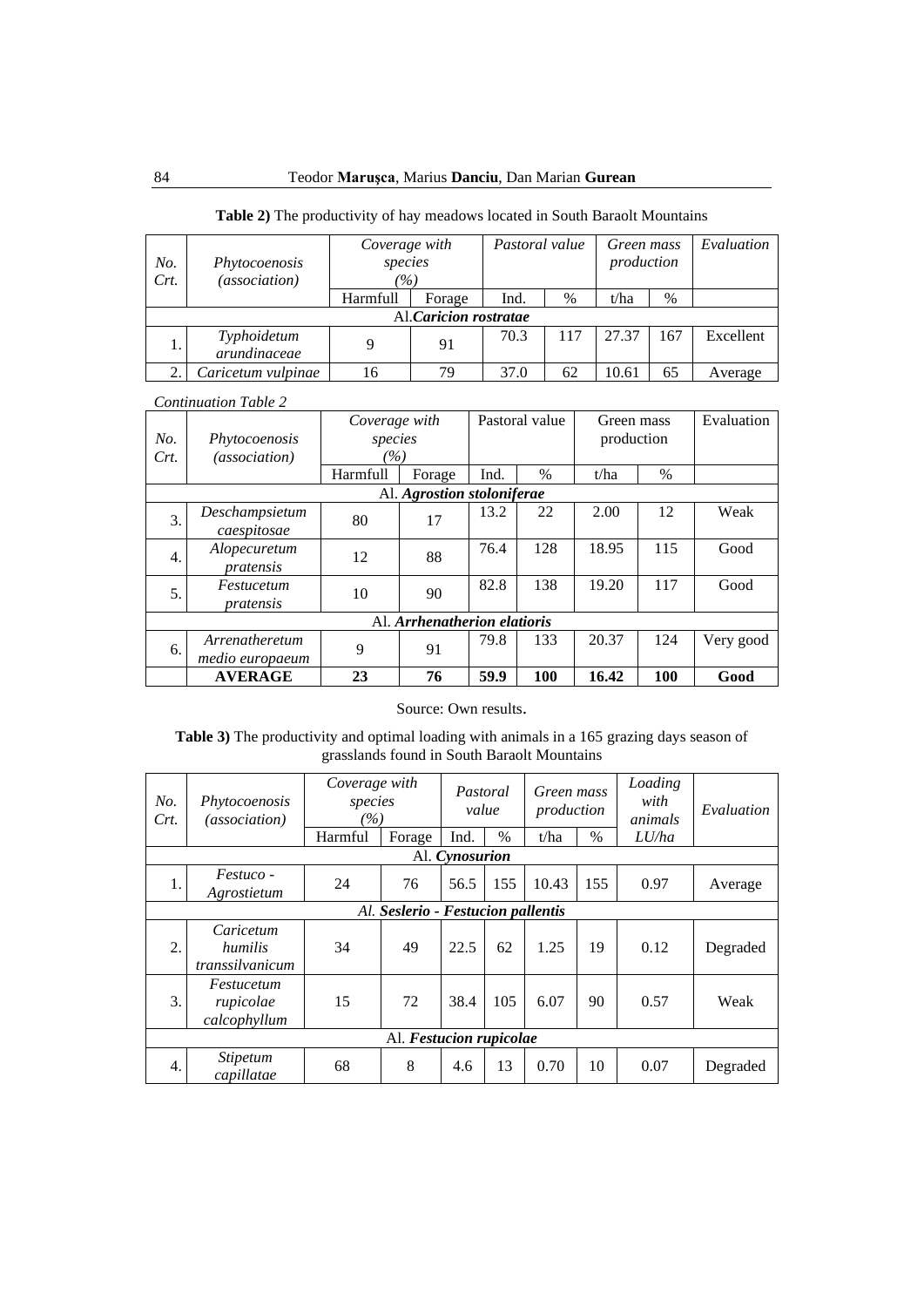|                           | <b>Continuation Table 3</b>                                             |                                 |                                |      |                   |               |                          |                            |                         |
|---------------------------|-------------------------------------------------------------------------|---------------------------------|--------------------------------|------|-------------------|---------------|--------------------------|----------------------------|-------------------------|
| No.<br>Crt.               | Phytocoenosis<br><i>(association)</i>                                   | Coverage with<br>species<br>(%) |                                |      | Pastoral<br>value |               | Green mass<br>production | Loading<br>with<br>animals | Evaluation              |
|                           |                                                                         | Harmful                         | Forage                         | Ind. | $\%$              | t/ha          | $\%$                     | LU/ha                      |                         |
| Al. Cirsio-Brachipodion   |                                                                         |                                 |                                |      |                   |               |                          |                            |                         |
| 5.                        | Carici humilis-<br><b>Brachipodietum</b><br>pinnati<br>transilvanicum   | 22                              | 77                             | 36.5 | 100               | 6.83          | 101                      | 0.64                       | Weak                    |
| 6.                        | <b>Botriochloetum</b><br>ischaemi                                       | 76                              | 19                             | 10.6 | 29                | 1.44          | 21                       | 0.13                       | Degraded                |
| Al. Polygonion avicularis |                                                                         |                                 |                                |      |                   |               |                          |                            |                         |
| 7.                        | $Lolio -$<br>Plantaginetum<br>majoris                                   | 3                               | 90                             | 78.2 | 215               | 16.44         | 244                      | 1.53                       | Good                    |
| 8.                        | Sclerochloo -<br>Polygonatum<br>avicularis                              | 19                              | 68                             | 39.1 | 107               | 4.62          | 69                       | 0.43                       | Weak                    |
|                           |                                                                         |                                 | Al. Agropyro - Rumicion crispi |      |                   |               |                          |                            |                         |
| 9.                        | $Lolio -$<br>Potentilletum<br>anserinae                                 | 86                              | 12                             | 8.6  | 24                | 0.60          | 9                        | 0.06                       | Degraded                |
| 10.                       | Rorippo<br><i>austriacae-</i><br>Agropyretum<br>repentis                | 22                              | 77                             | 38.9 | 107               | 10.66         | 158                      | 0.99                       | Average                 |
| 11.                       | Rorippo<br>silvestri-<br>Agrostidetum<br>stoloniferae<br><b>AVERAGE</b> | 7<br>34                         | 93<br>58                       | 66.1 | 182<br>100        | 14.95<br>6.73 | 222<br>100               | 1.39<br>0.63               | Good<br><b>Mediocre</b> |
|                           |                                                                         |                                 |                                | 36.4 |                   |               |                          |                            |                         |

Contributions to the evaluation of grassland from South Baraolt Mountains in terms of productivity 85

Source: Own results.

The meadows are generally more degraded compared to hay meadows, recording an average of only 58% participation of forage species in the vegetation cover, compared to hay meadows where a participation of 76% was reached.

The most degraded grasslands from economical point of view belong to the associations *Stipetum capillaris, Lolio-Potentilletum anserinae* and *Botriochloetum ischaemi* with 8-19% participation of forage species which results in a lower pastoral value indices of only 5-11.

The most valuable grasslands belong to the associations *Festuco-Agrostietum* and *Lolio- Plantaginetum majoris* with 76-90% participation of forage species and 56- 78 for pastoral value.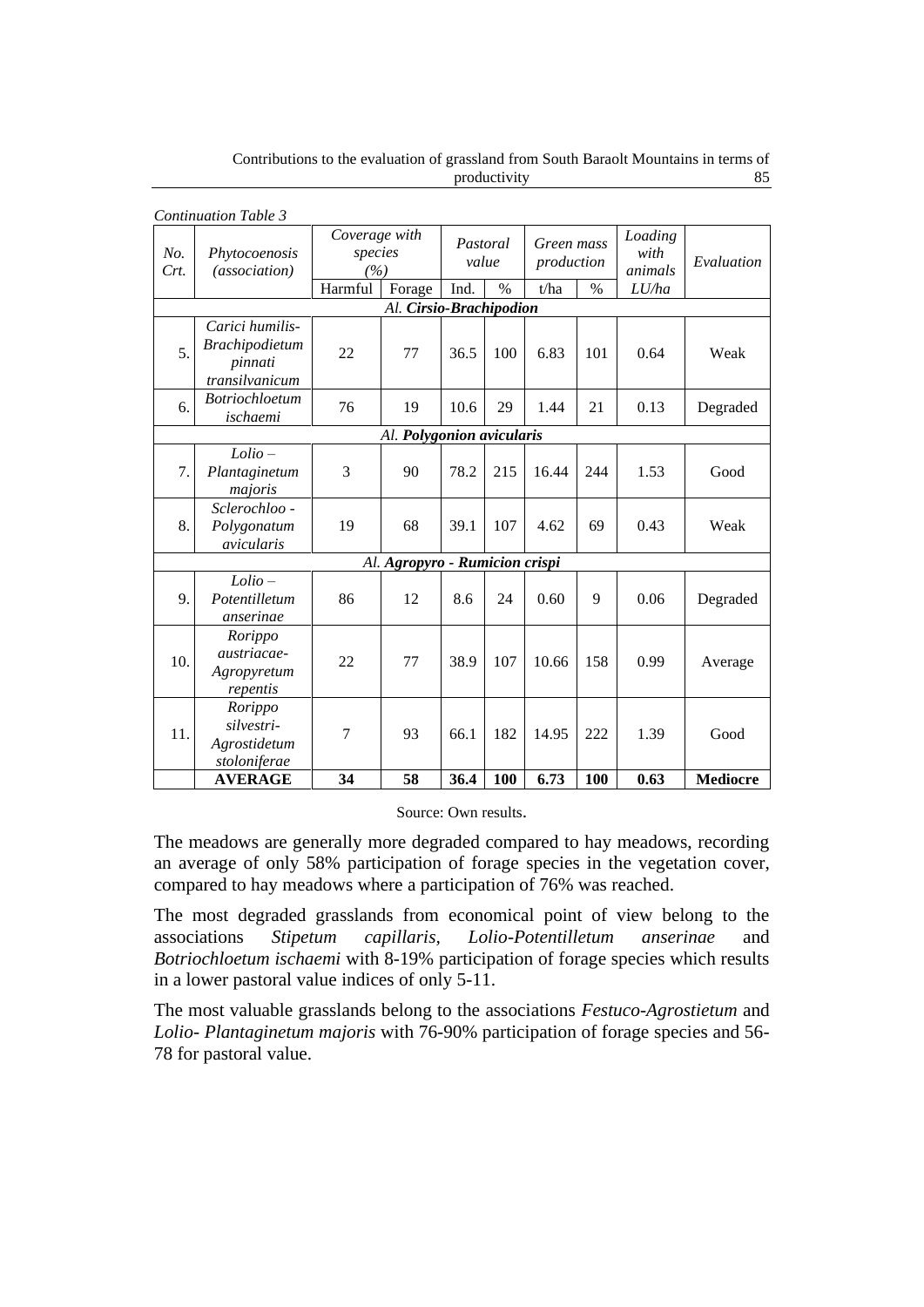Productions between 10 and 16 t/ha green forage mass was evaluated on the associations *Festuco - Agrostetum, Rorippo austriacae - Agropyretum repentis, Rorippo silvestri - Agrostetum stoloniferae and Lolio - Plantaginetum majoris* with an optimal grazing capacity between 1-1.5 LU/ha in a 165 days season.

The lowest green forage mass productions were reached on the associations *Lolio - Potentilletum anserinae, Stipetum capillatae, Caricetum humilis* and *Botriochloetum ischaemi* which showed an optimal loading with animals of only 0.06-0.13 LU/ha in the same grazing season.

The grasslands found in South Baraolt recorded, on average, a production of 6.73 t/ha green forage mass which support 0.63 LU/ha in a 165 days grazing season, being evaluated as mediocre from productivity point of view.

## **Conclusions**

(1) The geobotanical studies performed on permanent grassland vegetation could be further used for evaluating grassland productivity assessments.

(2) The highest pastoral value of 70-80 was evaluated for the associations: *Festucetum pratensis, Arrhenatheretum elatioris, Alopecuretum pratense* and *Typhoidetum arundinacea* where we reached productions between 19-27 t/ha green forage mass, harvested as hay meadow.

(3) Grasslands used for grazing with animals reached a lower and variable green forage mass production which allow an optimal loading with animals of 0,06 LU/ha, being evaluated as degraded for the association *Lolio - Potentilletum anserinae* and up to 1.54 LU/ha on the association *Lolio - Plantaginetum majoris* which was evaluated as good.

(4) Data concerning the economical indices of productivity for grassland could be further used for the preparation of pastoral arrangements and for determining the forage balance required for animal growing.

# **R E F E R E N C E S**

- [1] Danciu, M., Geo-botanical studies in the South of the Baraolt Mountains, PhD. thesis, University from Bucharest, Faculty of Biology, (1974).
- [2] Păcurar, F., Rotar, I., Study and interpretation methods of grasslands vegetation (Metode de studiu și interpretare a vegetației pajiștilor). Risoprint Publishing House, Cluj – Napoca, Romania, (2014).
- [3] Marușca, T., Contributions to the evaluation of pasture productivity using the floristic releve, Romanian Journal of grassland and forage crops, Vol. 19, pp. 33- 47, (2019).